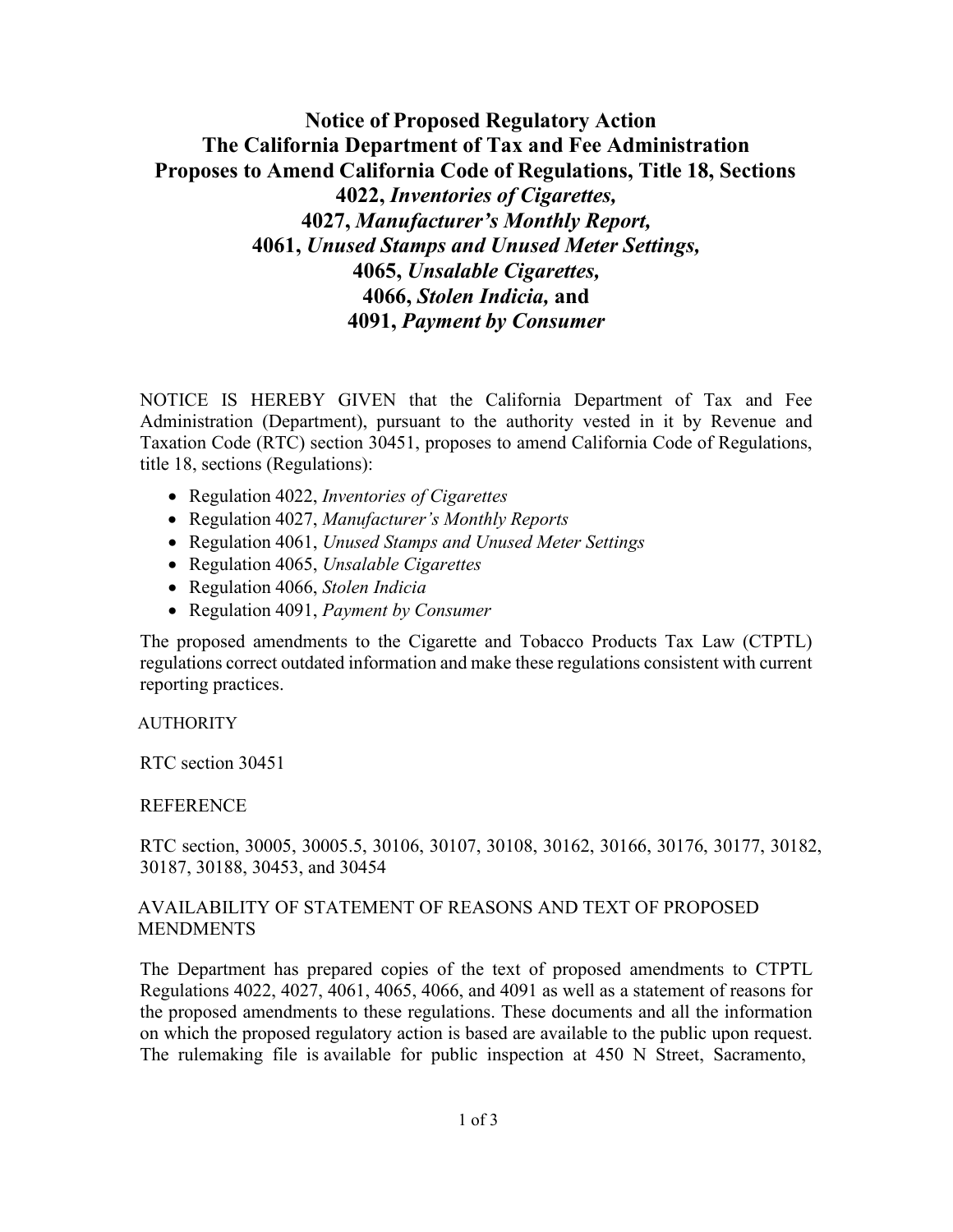California. The statement of reasons and the text of the proposed amendments to Regulations 4022, 4027, 4061, 4065, 4066, and 4091 are also available on the Department's website at [https://www.cdtfa.ca.gov/taxes-and-fees/regscont.htm.](https://www.cdtfa.ca.gov/taxes-and-fees/regscont.htm)

# CONTACT PERSONS

Questions regarding the substance of the proposed amendments should be directed to Robert Prasad, by telephone at (916) 309-5296, by e-mail at Robert. Prasad@cdtfa.ca.gov, or by mail at California Department of Tax and Fee Administration, Attn: Robert Prasad, MIC:50, 450 N Street, PO Box 942879, Sacramento, CA 94279-0050.

Written comments for the Department's consideration, written requests to hold a public hearing, notices of intent to present testimony or witnesses at the public hearing, and other inquiries concerning the proposed regulatory action should be directed to Kim DeArte, Regulations Coordinator, by telephone at (916) 309-5227, by fax at (916) 322-2958, by e-mail at [CDTFARegulations@cdtfa.ca.gov,](mailto:CDTFARegulations@cdtfa.ca.gov) or by mail to: California Department of Tax and Fee Administration, Attn: Kim DeArte, MIC:50, 450 N Street, PO Box 942879, Sacramento, CA 94279-0050. Kim DeArte is the designated backup contact person to Robert Prasad.

# WRITTEN COMMENT PERIOD

The written comment period ends at 11:59 pm (PDT) on November 8, 2021. The Department will consider the statements, arguments, and/or contentions contained in written comments received by Kim DeArte at the postal address, email address, or fax number provided above, prior to the close of the written comment period, before the Department decides whether to adopt the proposed regulatory action. The Department will only consider writtencomments received by that time.

However, if a public hearing is held, written comments may also be submitted at the public hearing and the Department will consider the statements, arguments, and/or contentions contained in written comments submitted at the public hearing before the Department decides whether to adopt the proposed regulatory action.

# PUBLIC HEARING

The Department has not scheduled a public hearing to discuss the proposed regulatory action. However, any interested person or his or her authorized representative may submit a written request for a public hearing no later than 15 days before the close of the written comment period, and the Department will hold a public hearing if it receives a timely written request.

# CHANGES TO THE TEXT OF THE ORIGINAL PROPOSED AMENDMENTS

The Department may adopt the proposed amendments to Regulations 4022, 4027, 4061, 4065, 4066, and 4091 with changesthat are non-substantial or solely grammatical in nature,